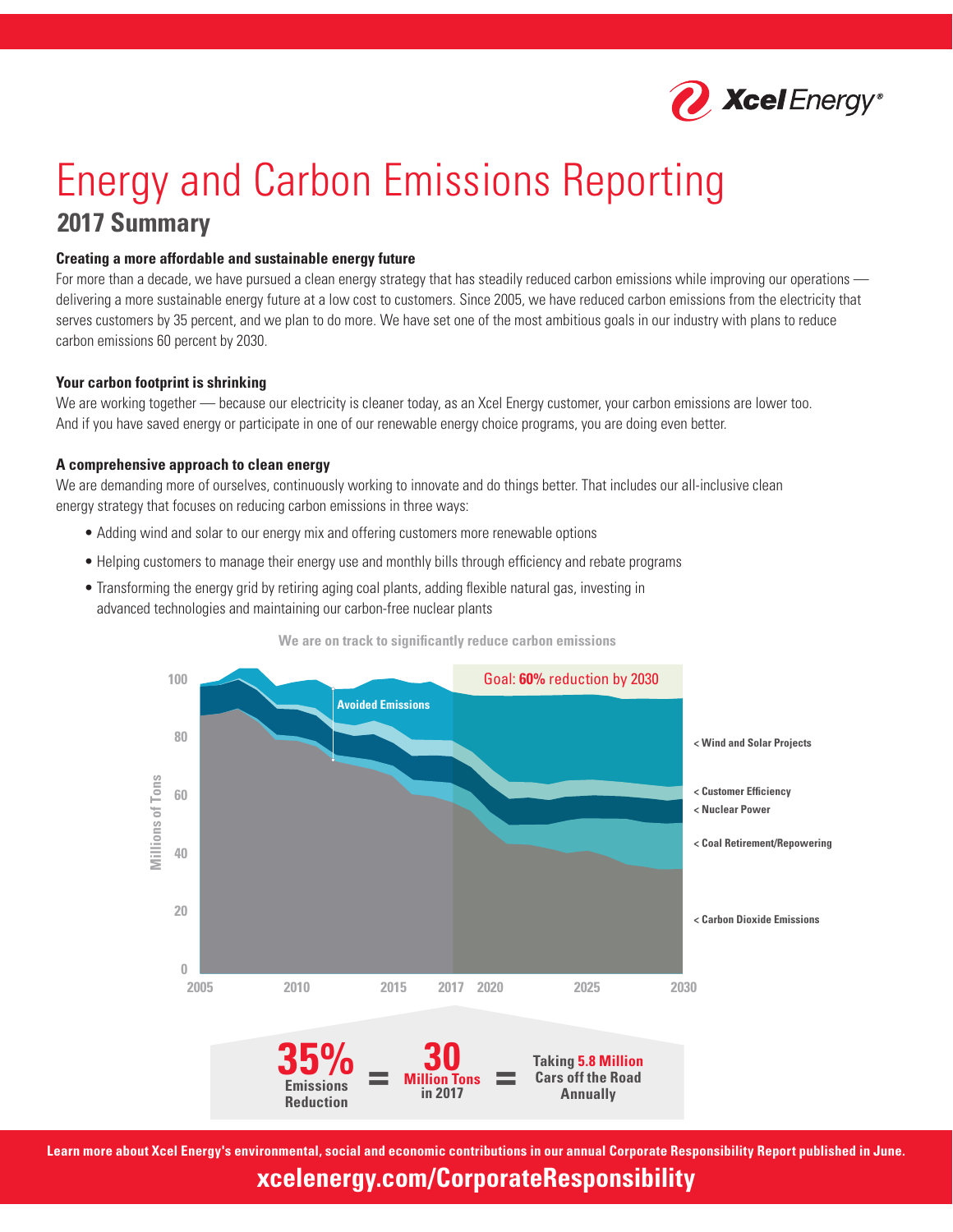### For our Customers

#### **How to calculate emissions associated with energy use**

There are several ways customers can calculate their carbon emissions.

### **1. The basic calculation:**

lbs/kWh x annual kWh = lbs of carbon dioxide  $(CO_2)$ 

| <b>Region</b>                                                                 | 2016                                    | 2017                    |
|-------------------------------------------------------------------------------|-----------------------------------------|-------------------------|
|                                                                               | <b>CO<sub>2</sub></b> Intensity lbs/kWh | $CO2$ Intensity Ibs/kWh |
| Upper Midwest (Michigan, Minnesota, North<br>Dakota, South Dakota, Wisconsin) | 0.889                                   | 0.894                   |
| Colorado                                                                      | 1.329                                   | 1.293                   |
| Southwest (Texas, New Mexico)                                                 | .287                                    | 1.292                   |

Carbon emissions intensity rates include carbon dioxide from biomass generation as well as from fossil fuels.

#### **2. Customers reporting emissions under The Climate Registry, World Resources Institute or ISO protocols should use the following emissions intensities for Scope 2 market-based reporting.**

| <b>Region</b>                                                                 | 2016                                          |                            | 2017                        |                                      |
|-------------------------------------------------------------------------------|-----------------------------------------------|----------------------------|-----------------------------|--------------------------------------|
|                                                                               | $\vert$ CO <sub>2</sub> Intensity<br>(mt/MWh) | $CO2$ Intensity<br>lbs/MWh | $CO2$ Intensity<br>(mt/WWW) | CO <sub>2</sub> Intensity<br>lbs/MWh |
| Upper Midwest (Michigan, Minnesota, North<br>Dakota, South Dakota, Wisconsin) | 0.371                                         | 817                        | 0.372                       | 820                                  |
| Colorado                                                                      | 0.609                                         | 1,343                      | 0.593                       | 1,308                                |
| Southwest (Texas, New Mexico)                                                 | 0.584                                         | 1.287                      | 0.586                       | 1,293                                |

Per The Climate Registry's Electric Power Sector Protocol, emissions intensities provided here exclude carbon dioxide from biogenic fuels.

**3. For some customers, their greenhouse gas accounting calls for "residual mix" carbon emissions intensities, which are provided below. These intensities use the same emissions reporting data as the intensities shown above, but they exclude electricity associated with Renewable Energy Credits or RECs that we sold to the market, purchased or retired on behalf of customers participating in Windsource® and Renewable\*Connect® in 2017.**

| <b>Region</b>                                                                 | 2017                        |                            |  |
|-------------------------------------------------------------------------------|-----------------------------|----------------------------|--|
|                                                                               | $CO2$ Intensity<br>(mt/MWh) | $CO2$ Intensity<br>lbs/MWh |  |
| Upper Midwest (Michigan, Minnesota, North<br>Dakota, South Dakota, Wisconsin) | 0.374                       | 825                        |  |
| Colorado                                                                      | 0.612                       | 1.349                      |  |
| Southwest (Texas, New Mexico)                                                 | 0.592                       | 1.305                      |  |

Residual mix carbon emissions intensities are calculated using The Climate Registry's Electric Power Sector Protocol optional delivery metrics and exclude carbon dioxide from biogenic fuels. Find more information about RECs in the Renewable Energy brief in Xcel Energy's annual Corporate Responsibility Report.

Reporting for 2016 is third-party verified while 2017 is still preliminary and may change as it goes through verification by the end of 2018.

**For cities and counties interested in tracking community energy and sustainability goals, we provide Community Energy Reports. The reports are updated annually in June and include energy usage and emissions data, as well as participation information across our renewable, demand response and energy efficiency programs. Find the report for your community, at xcelenergy.com/CommunityEnergyReports.**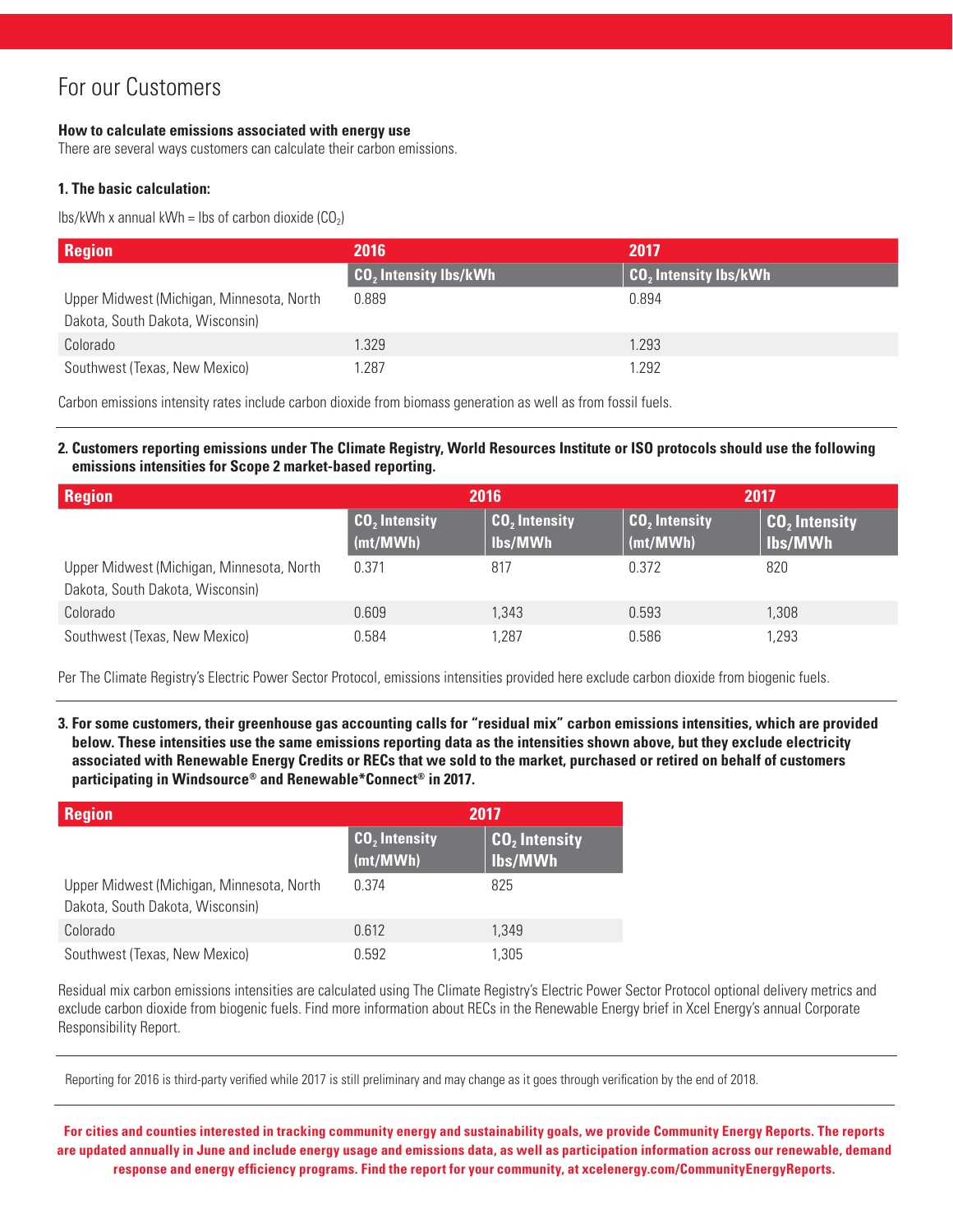#### <u>n ine</u> i Leading the Clean Energy Transition

**40%**

#### **We are reducing carbon emissions from the electricity that serves customers**

**4% 4%**

grid for the future. And, we are accomplishing this while keeping customer bills low. **3% 6% 12% 23% 56% 86** Through our clean energy strategy, we are serving customers with a cleaner mix of resources while investing in a modern and more advanced

**13%**

**12%**

**27%**

**Carbon Emissions** 

### **XCEL ENERGY Our Changing Energy Mix and Progress Reducing Carbon Emissions**

![](_page_2_Figure_4.jpeg)

**2005** \*Projected 2022 energy mix and reductions in carbon emissions if our current plans can be achieved